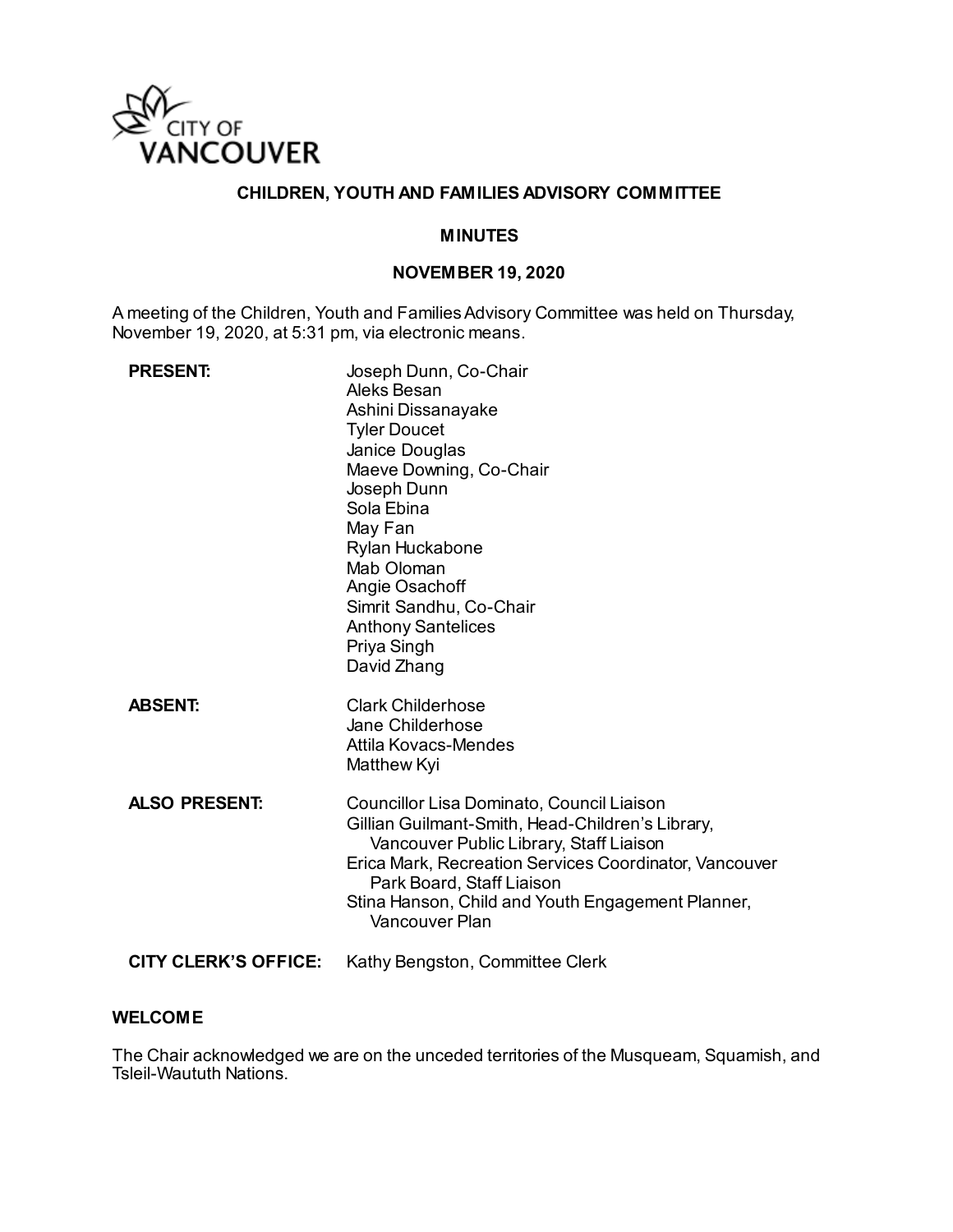## **Leave of Absence Requests**

None.

### **Approval of Minutes**

MOVED by Angie Osachoff SECONDED by Tyler Doucet

> THAT the Children, Youth and Families Advisory Committee approve the Minutes from the meeting of Thursday, September 24, 2020, as circulated.

CARRIED UNANIMOUSLY

## **1. Liaison Updates**

Lisa Dominato, Council Liaison, reported on the following Council activities:

- The Climate Emergency Action Plan approved by Council, November 17;
- Special Council Meeting 2021 Budget, scheduled for December 3;
- 2021 Capital and Operating Budget project reconsideration, Granville St. Connector moving ahead in phases.

Gillian Guilimant-Smith, Staff Liaison, provided an update on Vancouver Public Library activities:

- All library locations are currently open with limited services, go to [www.vpl.ca](http://www.vpl.ca/) for updated services;
- Digital library services are available for kids, go t[o https://www.vpl.ca/kids](https://www.vpl.ca/kids);
- Upcoming teen programs available, go t[o https://www.vpl.ca/teens](https://www.vpl.ca/teens);
- Vancouver Public Library is looking for eight, curious, friendly people aged 15-30 for a three-month, full-time, paid digital internship. Interns will work alongside experienced library staff, across different departments, delivering digital library services. Closing date: November 29.

Erica Mark, Staff Liaison, provided an update on Park Board activities:

- Community Youth Workers are providing pre-registered, in-person programs and services with safety plans in place that follow Public Health Authority Orders;
- As of October 23, 11,747 virtual engagements with youth were conducted;
- Hosted our City Wide Youth Council virtually, 38 youth attended;
- Local youth councils are operating;
- Virtual staff training in child protection is being developed in partnership with the Ministry of Children and Family Development (MCFD), Vancouver Aboriginal Child and Family Services Society (VACFSS), Society for Children and Youth and the Crisis Centre;
- Resources available for youth, including newsletter signup a[t www.vancouveryouth.ca](http://www.vancouveryouth.ca/).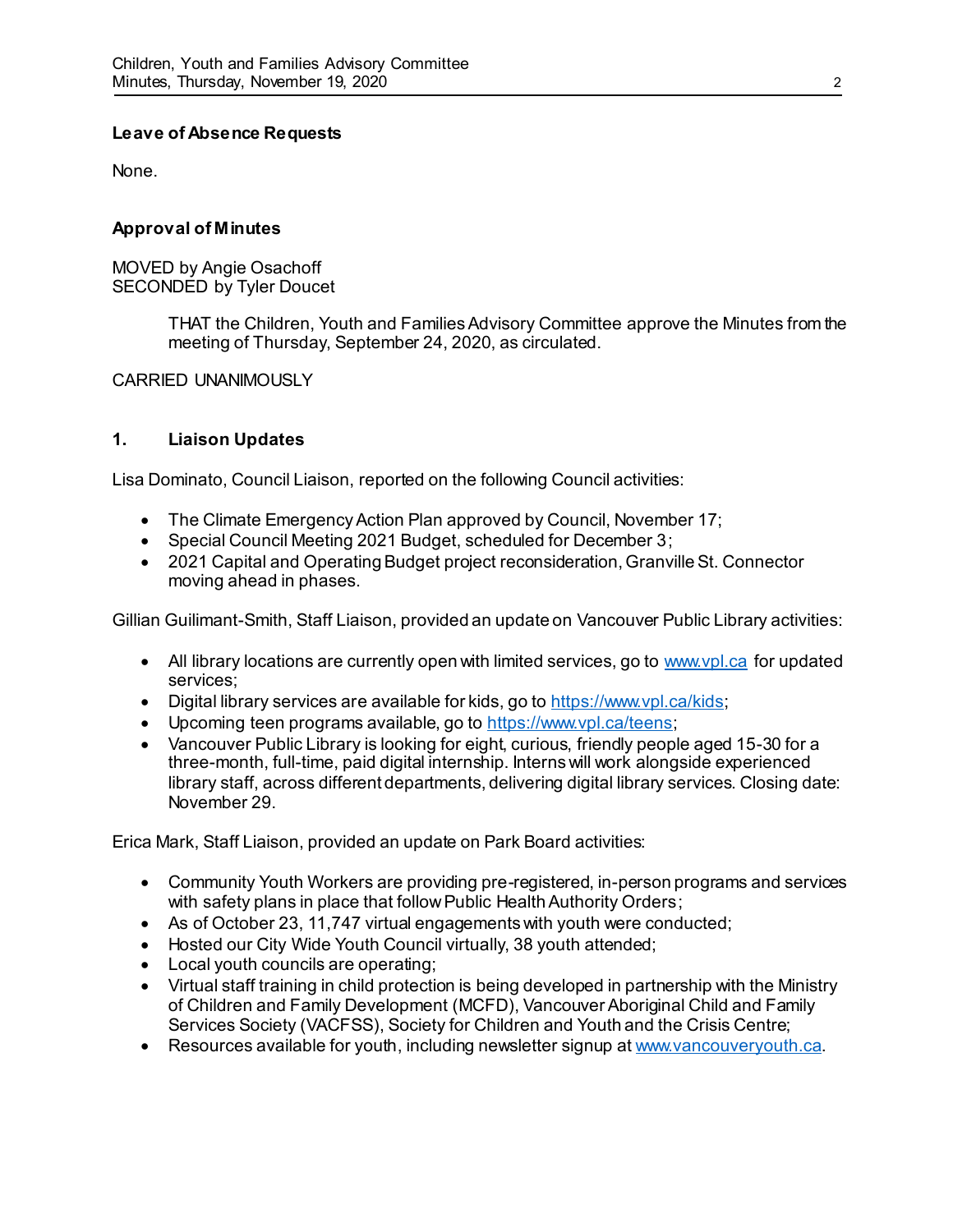Stina Hanson, Child and Youth Engagement Planner, provided an update on the following Vancouver Plan activities:

- Vancouver Plan next phase of public engagement, "The Future We Want: The Change We Need", launch packages will be circulated to the Committee;
- Policy development in process:
- Curriculum components available January 2021.

# **2. Vancouver Park Board – East Park**

Debra Barnes, Landscape Architect, Park Development, provided opening remarks. Alison Maddough, Consultant, Space2place, presented the East Park Project, and, along with Debra Barnes and Liz Nguyen, both from the Park Development Team, responded to questions. The Committee thanked the team for their east park presentation. Co-Chair, Joseph Dunn requested a follow-up engagement with the Committee in three to six months from the Park Development team.

# **3. Children, Youth and Families Housing: Guidelines and Planning**

Edna Cho, Planner, Housing Policy, and Christopher Erdman, Planner, Community Planning, presented on family housing design in the context of the Vancouver Plan, and responded to questions. The Committee thanked City staff for their informative presentation. Co-Chair, Joseph Dunn, requested that the Committee receive updates from City staff on the progress of the planned activities discussed, noting that the Committee will be communicating to Council the priority of recommended changes to development policy, in the Vancouver Plan, that would significantly benefit children, youth, and families.

# **4. Approval of Meeting Schedule**

MOVED by Ashini Dissanayake SECONDED by Sola Ebina

> THAT the Children, Youth, and Families Advisory Committee approve the 2021 meeting schedule below.

| Month    | Day | <b>Time</b> | <b>Meeting Type</b>    | Location                  |
|----------|-----|-------------|------------------------|---------------------------|
| January  | 28  | 5:30 pm     | <b>Working Session</b> | <b>WebEx Event Online</b> |
| February | 25  | 5:30 pm     | <b>Regular Meeting</b> | <b>WebEx Event Online</b> |
| March    | 25  | $5:30$ pm   | <b>Working Session</b> | <b>WebEx Event Online</b> |
| April    | 22  | 5:30 pm     | <b>Regular Meeting</b> | <b>WebEx Event Online</b> |
| May      | 27  | 5:30 pm     | <b>Regular Meeting</b> | <b>WebEx Event Online</b> |
| June     | 24  | $5:30$ pm   | <b>Working Session</b> | <b>WebEx Event Online</b> |
| July     | 29  | 5:30 pm     | <b>Regular Meeting</b> | <b>WebEx Event Online</b> |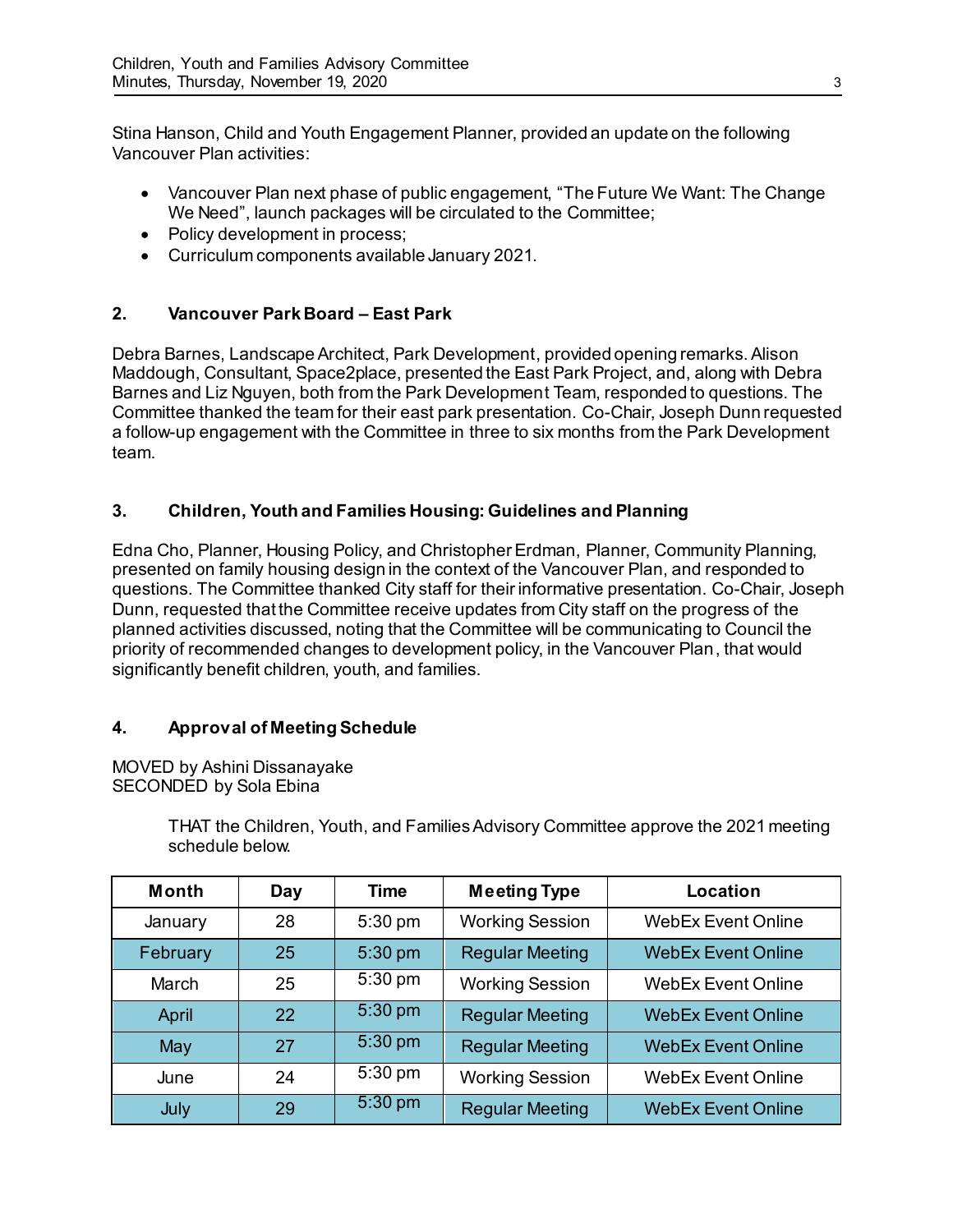| <b>AUGUST BREAK</b> |    |                   |                        |                           |
|---------------------|----|-------------------|------------------------|---------------------------|
| September           | 30 | $5:30 \text{ pm}$ | <b>Working Session</b> | <b>WebEx Event Online</b> |
| October             | 28 | $5:30$ pm         | <b>Regular Meeting</b> | <b>WebEx Event Online</b> |
| November            | 25 | $5:30 \text{ pm}$ | <b>Working Session</b> | <b>WebEx Event Online</b> |
| December            | 16 | $5:30$ pm         | <b>Regular Meeting</b> | <b>WebEx Event Online</b> |

All meetings take place on Thursdays starting at 5:30 pm to 7:30 pm. The Regular meetings will be clerked by the Committee Clerk for public record.

### CARRIED UNANIMOUSLY

# **5. Area of Focus Updates – Subcommittee Updates**

### **a. Housing**

No report.

### **b. Environmental Sustainability**

Mab Oloman noted the subcommittee has a list of ideas and concerns, and planning to schedule a working session in the future.

### **c. Mental Health**

The subcommittee provided an update, which included lack of free mental health resources for youth, and will be consulting with Park Board Staff Liaison on this issue.

## **e. Education, Child & Youth Engagement**

The subcommittee is scheduling a meeting in the future.

### **6. New Business**

### **(a) Report of Activities 2021**

Co-Chair, Joseph Dunn, informed the Committee of the January 8, 2021, deadline, and thanked all presenters, staff liaisons, and subcommittee leads for their presentations and reports.